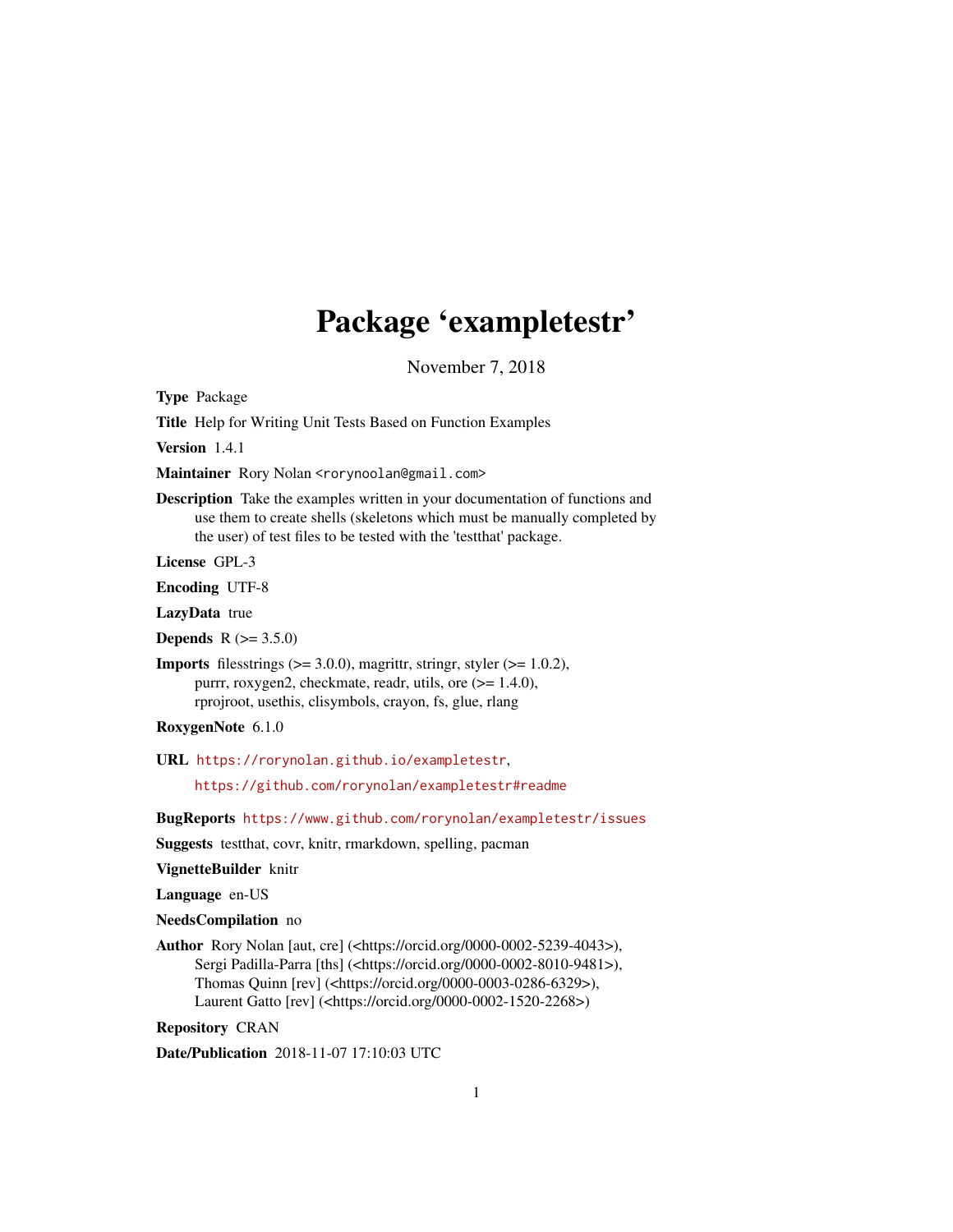### <span id="page-1-0"></span>R topics documented:

```
make-test-shells . . . . . . . . . . . . . . . . . . . . . . . . . . . . . . . . . . . . . . . 2
```
#### **Index** [4](#page-3-0)

<span id="page-1-1"></span>make-test-shells *Create test shells.*

#### **Description**

- For a given function fun() in a package, [make\\_test\\_shell\\_fun\(\)](#page-1-1) checks if there are examples for that function detailed in the man/ directory (in a .Rd file) and if so creates a shell (skeleton) of a [testthat::test\\_that\(\)](#page-0-0) test based on those examples via [make\\_test\\_shell\(\).](#page-1-1) The created shell is then written to a corresponding file test-fun-examples.R in tests/testthat.
- For a given file x.R in the R/ directory of a package, for each function defined in that .R file, [make\\_tests\\_shells\\_file\(\)](#page-1-1) checks if there are examples for that function detailed in the man/ directory (in a .Rd file) and if so creates a shell (skeleton) of a [testthat::test\\_that\(\)](#page-0-0) test based on those examples via [make\\_test\\_shell\(\).](#page-1-1) The created shells are then written to a corresponding file test-x-examples.R in tests/testthat.
- [make\\_test\\_shells\\_pkg\(\)](#page-1-1) runs [make\\_test\\_shells\\_file\(\)](#page-1-1) on every .R file in the R/ directory of a package.

#### Usage

```
make_test_shell_fun(fun, pkg_dir = ".", overwrite = FALSE,
 e_e = TRUE, open = TRUE, document = TRUE)
make_tests_shells_file(r_file_name, pkg_dir = ".", overwrite = FALSE,
  e_e = TRUE, open = TRUE, document = TRUE)
make_tests_shells_pkg(pkg_dir = ".", overwrite = FALSE, e_e = TRUE,
  open = FALSE, document = TRUE)
```
#### Arguments

| fun       | The name of the function to make a test shell for.                                                                               |
|-----------|----------------------------------------------------------------------------------------------------------------------------------|
| pkg_dir   | The directory of the R project for this package (defaults to current directory).<br>Note that this is the parent directory of R. |
| overwrite | Overwrite if the test file you're trying to create already exists?                                                               |
| $e_e$     | Set this to FALSE to prevent anything from being put in the shell of an expect_equal()<br>statement.                             |
| open      | Open the created test file in your editor after it is created?                                                                   |
| document  | Run roxygen2:: roxygenize () to update package documentation before start-<br>ing?                                               |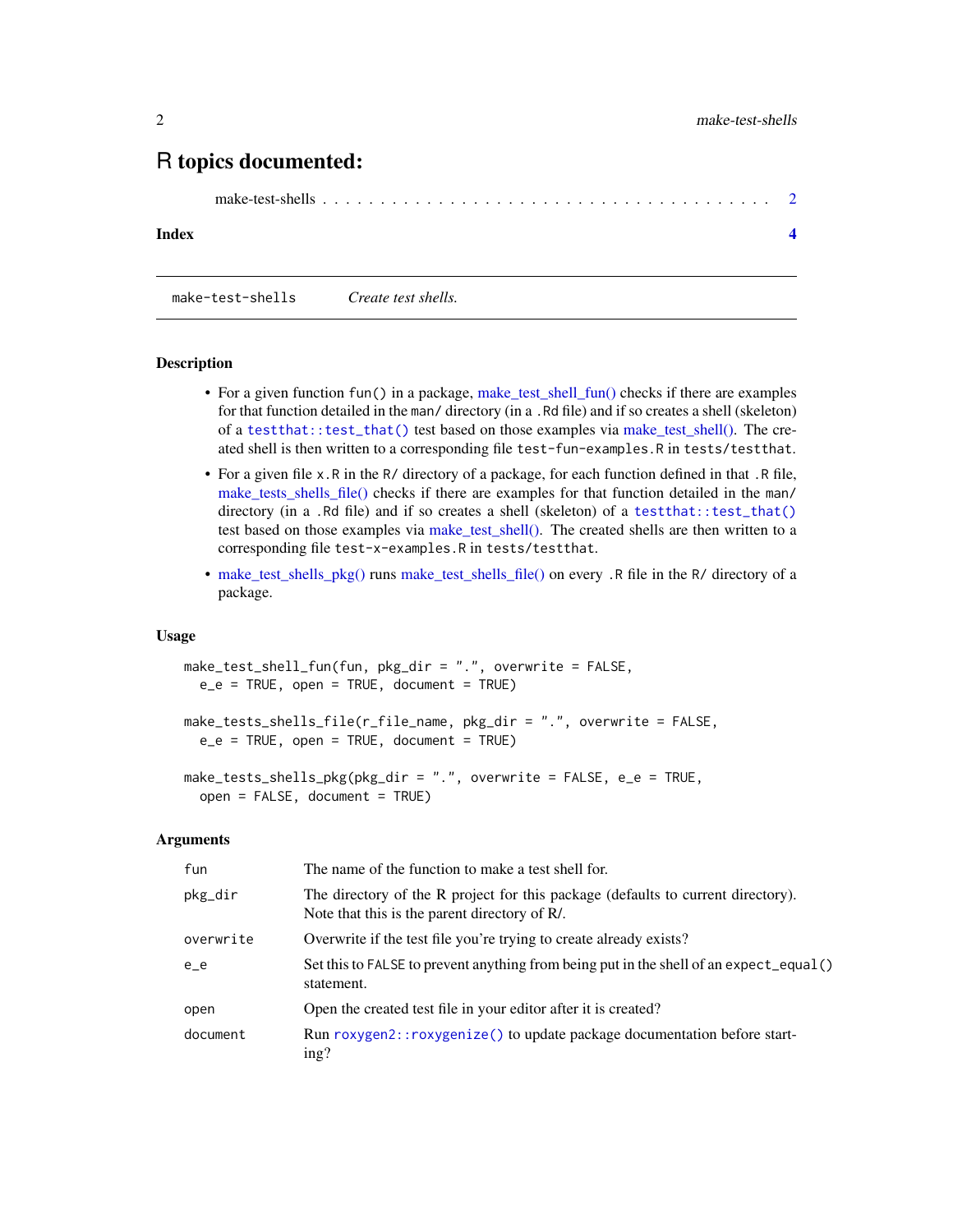r\_file\_name The name of the .R file within R/. There's no need to specify the file path (as R/x.R, but you can do this if you want), you can just use x.R for whichever file x it is. You can also omit the .R for convenience, however using the wrong case (e.g. .r when the file actually has the extension .R) will produce an error.

#### Value

The shell of the test file is written into tests/testthat. It has the same name as the .R file it was created from except it has "test\_" tacked onto the front.

#### Examples

```
usethis::create_package(tempdir(check = TRUE), open = FALSE)
file.copy(system.file("extdata", c("detect.R", "match.R"),
                     package = "exampletestr"),
         paste0(tempdir(), "/R"))
make_test_shell_fun("str_detect()", document = TRUE, open = FALSE,
                    pkg_dir = tempdir())
make_tests_shells_file("detect", document = FALSE, open = FALSE,
                      pkg_dir = tempdir())
make_tests_shells_pkg(overwrite = TRUE, document = FALSE,
                     pkg_dir = tempdir())
```